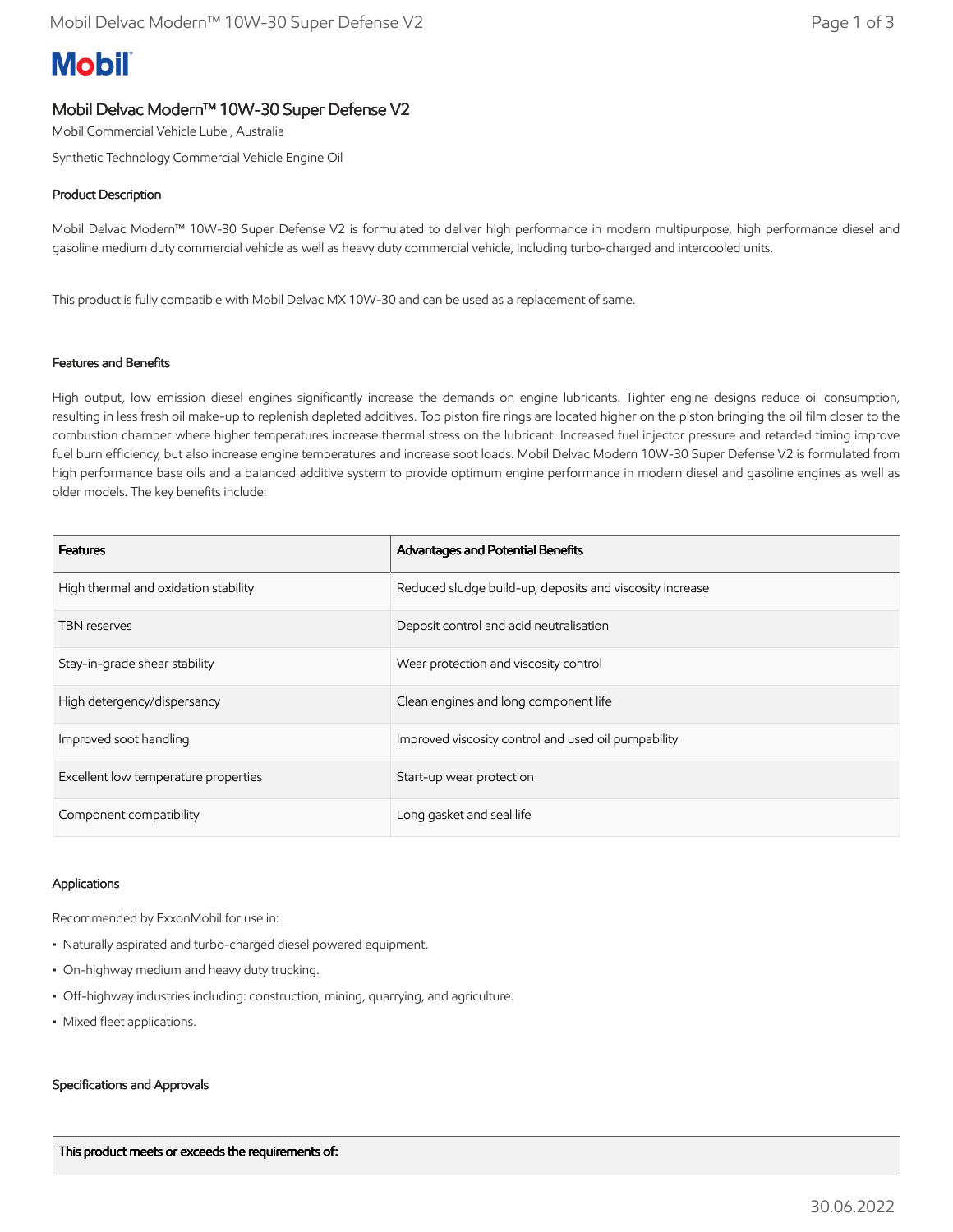| This product meets or exceeds the requirements of: |  |
|----------------------------------------------------|--|
| API CI-4                                           |  |
| <b>APISL</b>                                       |  |

#### Properties and Specifications

| Property                                      |            |
|-----------------------------------------------|------------|
| Grade                                         | SAE 10W-30 |
| Ash, Sulfated, mass%, ASTM D874               | 1.1        |
| Density @ 15 C, kg/l, ASTM D4052              | 0.867      |
| Viscosity Index, ASTM D2270                   | 141        |
| Total Base Number, mgKOH/g, ASTM D2896        | 9          |
| Flash Point, Cleveland Open Cup, °C, ASTM D92 | 225        |
| Kinematic Viscosity @ 100 C, mm2/s, ASTM D445 | 11.7       |
| Kinematic Viscosity @ 40 C, mm2/s, ASTM D445  | 79.5       |
| Pour Point, °C, ASTM D97                      | $-36$      |

#### Health and safety

Health and Safety recommendations for this product can be found on the Material Safety Data Sheet (MSDS) @ [http://www.msds.exxonmobil.com/psims](http://www.msds.exxonmobil.com/psims/psims.aspx) /psims.aspx

All trademarks used herein are trademarks or registered trademarks of Exxon Mobil Corporation or one of its subsidiaries unless indicated otherwise.

06-2022 Mobil Oil Australia Pty Ltd A.B.N. 88 004 052 984 12 Riverside Quay Southbank Vic 3006 +61 3 8633 8444 [http://www.exxonmobil.com](http://www.exxonmobil.com/)

Typical Properties are typical of those obtained with normal production tolerance and do not constitute a specification. Variations that do not affect product performance are to be expected during normal manufacture and at different blending locations. The information contained herein is subject to change without notice. All products may not be available locally. For more information, contact your local ExxonMobil contact or visit [www.exxonmobil.com](http://www.exxonmobil.com/)

ExxonMobil is comprised of numerous affiliates and subsidiaries, many with names that include Esso, Mobil, or ExxonMobil. Nothing in this document is intended to override or supersede the corporate separateness of local entities. Responsibility for local action and accountability remains with the local ExxonMobil-affiliate entities.